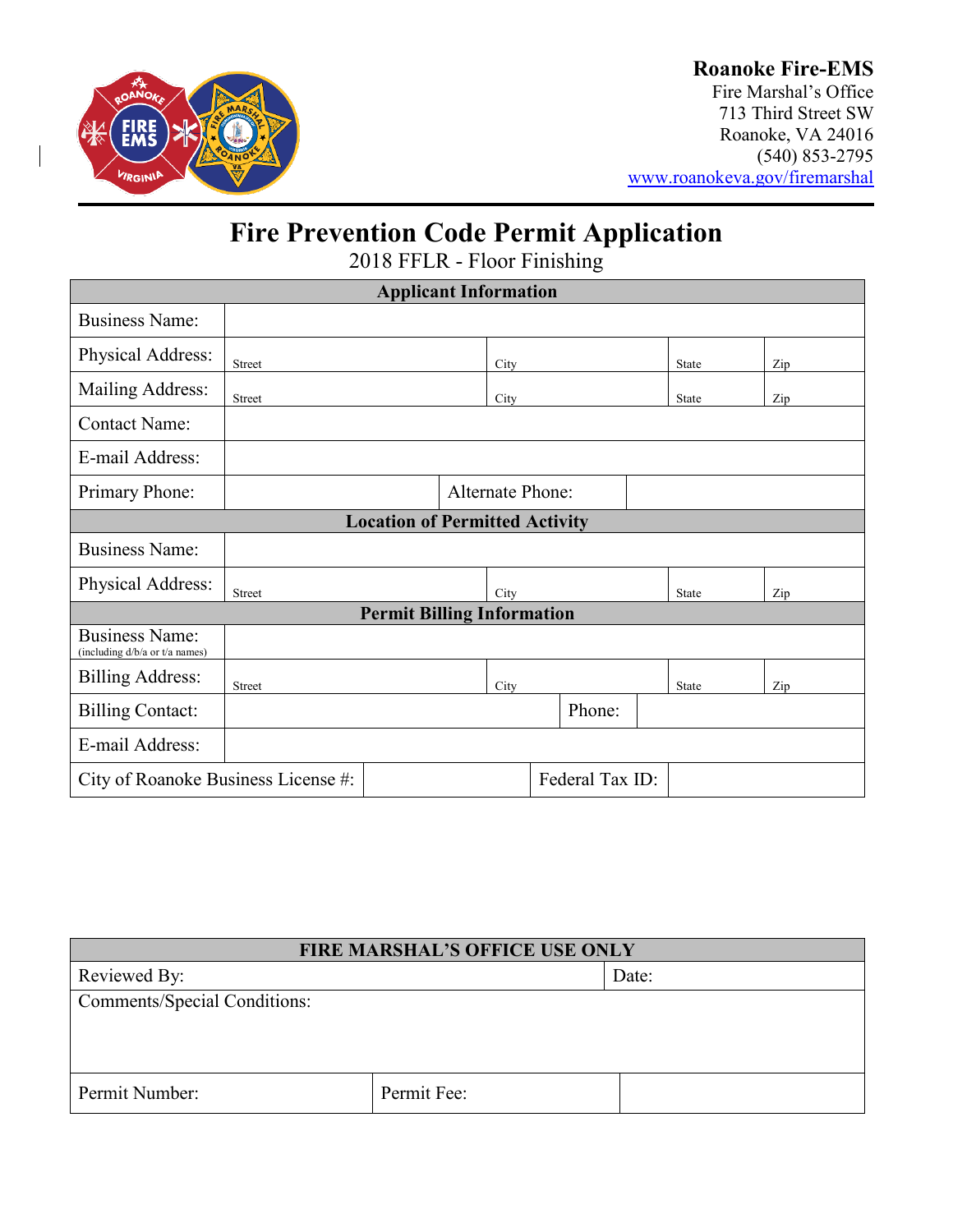| <b>Application Checklist</b>                                                    |  |  |  |
|---------------------------------------------------------------------------------|--|--|--|
|                                                                                 |  |  |  |
| Review of this permit application requires all of the following to be included: |  |  |  |
| Completed Fire Prevention Code Permit Application                               |  |  |  |
| List of Maximum expected quantities of each hazardous material                  |  |  |  |
| SDS for Flammable and Combustible Liquids                                       |  |  |  |
| Safety Plan                                                                     |  |  |  |
| <b>Emergency Contact Information</b>                                            |  |  |  |
|                                                                                 |  |  |  |
|                                                                                 |  |  |  |
| <b>Circumstances of Application/Description of Work</b>                         |  |  |  |
|                                                                                 |  |  |  |
|                                                                                 |  |  |  |
|                                                                                 |  |  |  |
|                                                                                 |  |  |  |
|                                                                                 |  |  |  |
|                                                                                 |  |  |  |
|                                                                                 |  |  |  |
|                                                                                 |  |  |  |
|                                                                                 |  |  |  |
|                                                                                 |  |  |  |
|                                                                                 |  |  |  |
|                                                                                 |  |  |  |
|                                                                                 |  |  |  |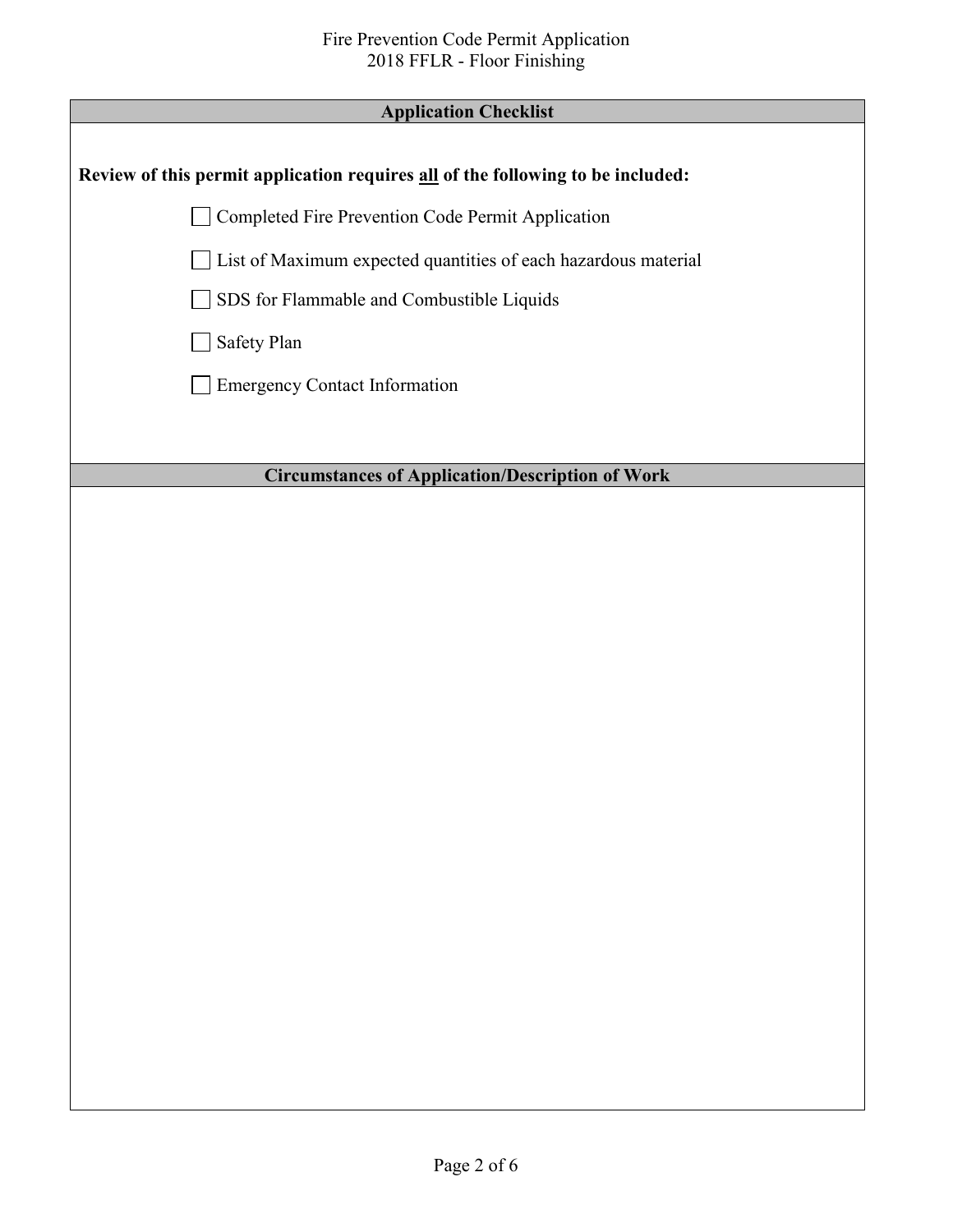## **Permit General Conditions and Acknowledgements**

The Applicant is required to review the following provisions of the Statewide Fire Prevention Code and its referenced standards. After reviewing each provision, the Applicant must initial each item to acknowledge their review and agreement to comply with the requirement. If the requirement is not applicable to the application, the Applicant is to write N/A in place of their initials.

- Heating, ventilation and air-conditioning systems shall not be operated during resurfacing or refinishing operations or within 4 hours of the application of flammable or combustible liquids.
- Floor surfacing and finishing operations shall not be conducted while an establishment is open to the public.
- The power shall be shut down to all electrical sources of ignition within the flammable vapor area, unless those devices are classified for the use of Class I, Division I hazardous locations.
- To prevent accumulation of flammable vapors, mechanical ventilation at a minimum rate of 1 cubic feet per minute per square foot of are being finished shall be provided. Such exhaust shall be by approved temporary or portable means. Vapors shall be exhausted to the exterior of the building.
- NO SMOKING around floor finishing activities.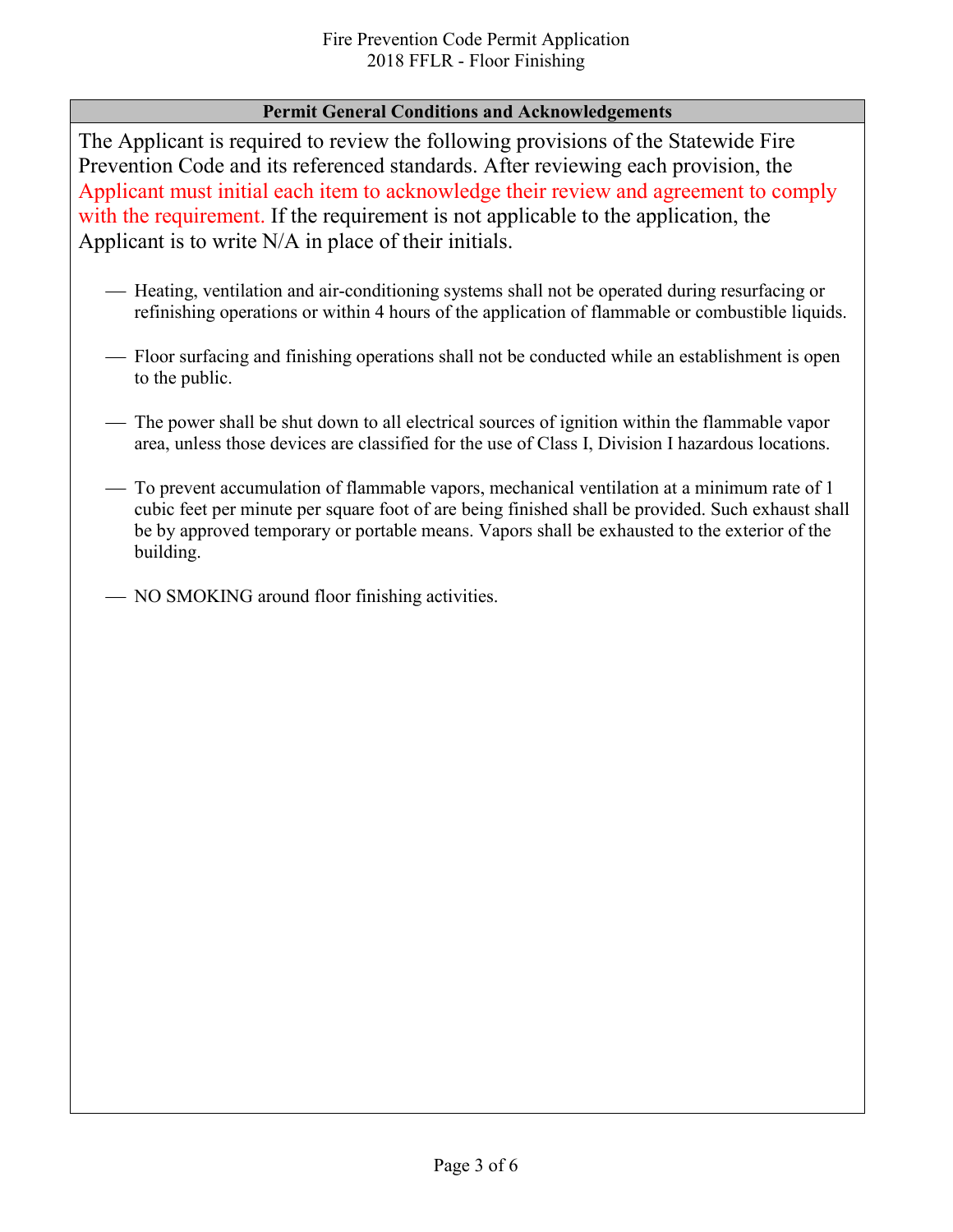**Permit Certification**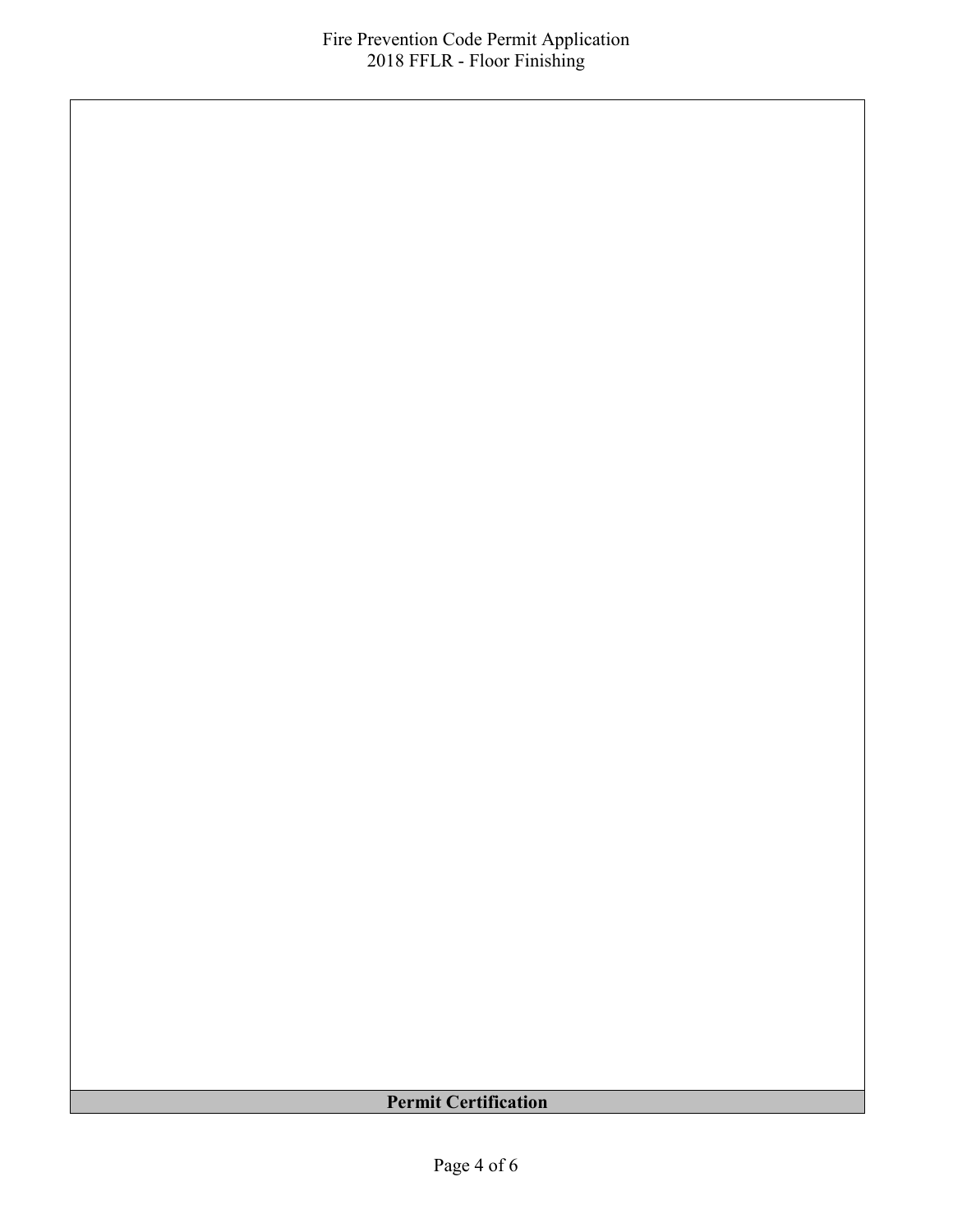By my signature below, I hereby certify that I have read and examined this application and that all of the information contained therein is true and correct. Furthermore, I certify that the proposed operations will fully comply with the requirements contained in The Virginia Statewide Fire Prevention Code and any other related laws and /or Codes. I agree to indemnify, save harmless, and defend the City of Roanoke, its agents and employees, from all claims, damages, costs, expenses, and charges, including attorney's fees, which arise out of or by reason of these operations.

I acknowledge that if a permit is issued based on this application, it shall only be valid with in the building, facility, and/or location listed on this application for the specific date(s) and time(s) for which it is issued.

I acknowledge that approval of this application does not constitute permit issuance. Permit issuance does not occur until the completion of an on-site inspection by the Roanoke Fire Marshal's Office.

I acknowledge and understand that any violations of the Virginia Statewide Fire Prevention Code and/or the requirements of this permit may result in immediate permit suspension or revocation.

I agree to indemnify, save harmless, and defend the City of Roanoke, Virginia and its agents and employees from all claims, damages, costs, expenses, and charges, including attorney's fees, which arise out of or by reason of the activities associated with this permit.

| Name:             |       |  |
|-------------------|-------|--|
| <b>Signature:</b> | Date: |  |